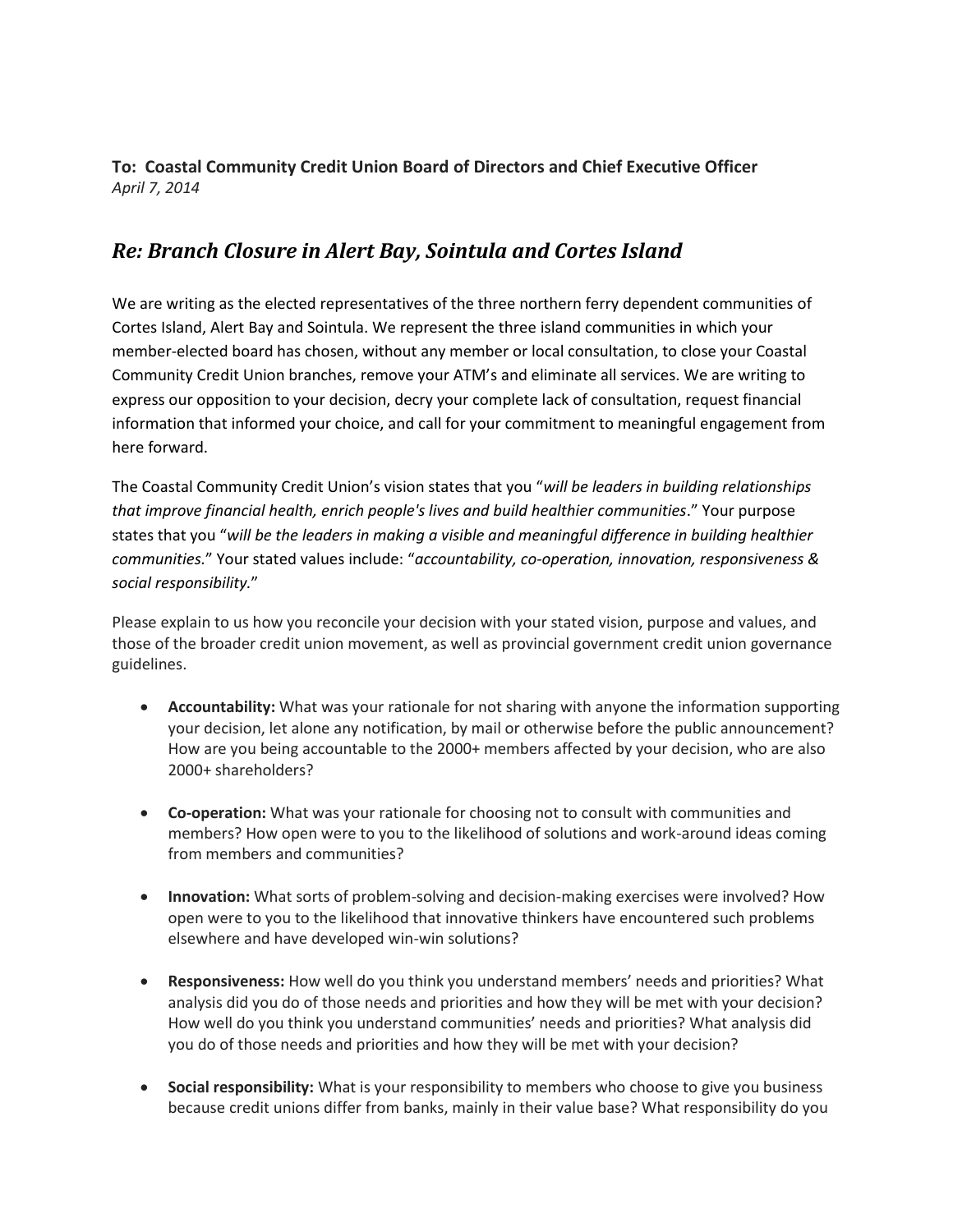have to make an extra effort to solve problems in a win-win way when a branch is actually the only bank on an island? What role do you have in helping foster business and financial health and recovery in the communities where you have members?

We submit that the decision to withdraw your services from our three communities, and the manner in which that decision was made, does not follow your own stated vision, mission and values. This decision was made in the complete absence of member and community consultation, and without your board and staff having the benefit of our communities' creativity to assist you in serving us. Your decision to withdraw all services does not build healthier communities, and shows a stunning lack of co-operation, innovation and responsiveness to community and your members. The Coastal Community Credit Union is a cooperative; member/owner organizations whose members elect you, and expect that you would consult with your members prior to making a decision of this magnitude. We cannot fathom a local coop making a decision to eliminate their local services without a lot of member engagement.

Also, it reeks of poor practice that this decision was made and announced immediately after the close of your annual board election, leaving the new board to deal with the aftermath of this decision, a decision that they did not make, as business on their first meeting agenda.

We understand that these are difficult financial times. Our communities know this all too well. We know that business profits are down, interest rates are low and on-line banking has decreased your need for personnel. We do, however, expect some degree of more modest continued service. As a communitybased co-operative, it is expected that like you ask loyalty of your members, you would offer some service loyalty to the communities you have chosen to serve, and do better than simply leave without consultation. Each of our communities had local built credit unions that you took over. You inherited land, buildings, customers, and assets. You also inherited communities – communities that you have now dropped.

We are willing to work with you, to find creative alternative ways to deliver modest service. However, in order for members and community leaders to work with you we will need to better understand your financial situation, alternatives and decisions. This is why we are asking for information.

We would like the minutes of the board meeting (April  $1<sup>st</sup>$  we understand) at which the decision was made. Joe Cristiano, your Chief Community and Marketing Officer, stated that "*we can't provide members with internal reports or minutes and documentation of Board of Director meetings…"* If you are not at liberty to share actual minutes and reports received by the board, which is our request, we request a summary of information that contains as much detail as you may professionally release. We ask that is the spirit of co-operation, transparency, and innovation that you share as much information as you possibly can.

We would like to see staff reports associated with this decision that would help us understand some of these questions:

- How did you define the problem?
- What factors you identified as contributing to the problem and what were the options you considered for potential solutions to the problem?